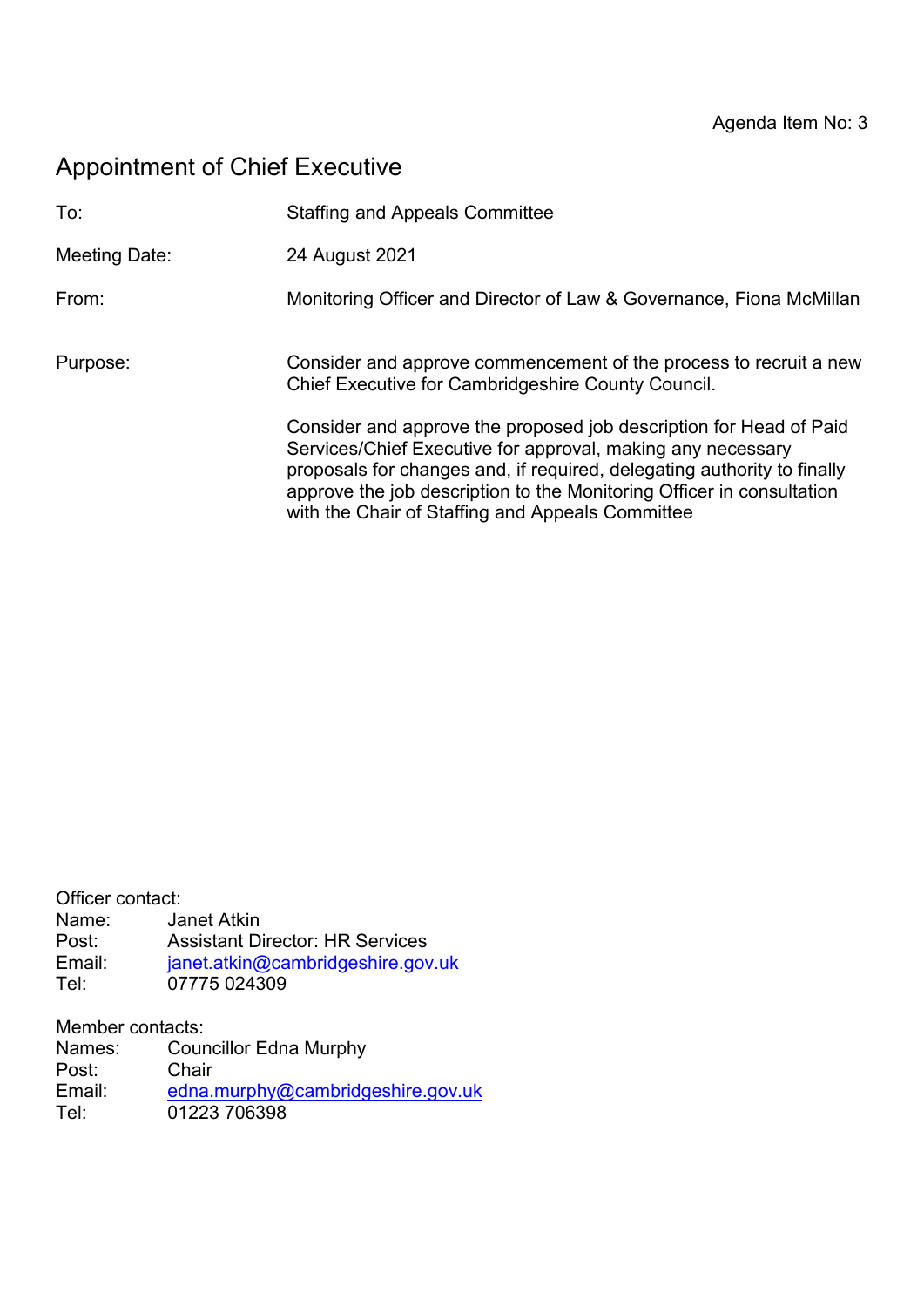## 1. Background

- 1.1 This report arises following the resignation of the current Chief Executive due to reasons of retirement, and the subsequent need to recruit a replacement.
- 1.2 The purpose of this report is to provide the Staffing and Appeals Committee with the opportunity to share views and feedback on the job description and be satisfied that it accurately reflects the requirements of the role, and to give approval for recruitment to commence for a Chief Executive for Cambridgeshire County Council.
- 1.3 Prior to 2016, Gillian Beasley held the post of Head of Paid Service/Chief Executive in Peterborough City Council (PCC) and since this time she has occupied the same shared role with Cambridgeshire County Council (CCC). As a consequence of her retirement announcement, which is due to take place towards the end of 2021, the sharing agreement automatically ceases when she leaves. It is therefore necessary to undertake a recruitment process to find a replacement and to review and decide if a new sharing arrangement should be put in place.
- 1.4 The Leaders of both councils have carefully considered the significant challenges both PCC & CCC face in moving out of this lengthy pandemic. These challenges include recovery of services, recovery of the economy, continued response to COVID-19, support to the vaccination programme, and the significant financial pressure on each council's budgets. In addition, the new Chief Executive will need to lead work on establishing the financial security of the council to provide vital services into the future. These are challenges which are significant to both councils and as a result it is recommended that a Chief Executive is appointed for each Council when Gillian retires.
- 1.5 The Leaders are also still considering the future of other shared roles and arrangements and these will be subject to more detailed discussions over the coming months. Where these services are clearly helping to deliver strong outcomes for residents and communities or making the council more resilient, shared services will continue to be an option.
- 1.6 With the return to a dedicated Chief Executive for each council, it is evident that this will involve increased costs, but it is also clear that the roles will have new and unique targets to deliver. The current Chief Executive's salary is £173,596, of which both councils pay half. She has taken no pay inflation uplifts since 2017.
- 1.7 The established grade on the CCC payscale for the Chief Executive post is £192,264 £213,225. By recruiting for a Chief Executive solely for CCC there will be an increase in cost of at least £105,466 if appointment is made at the bottom of the scale.
- 1.8 The size, scale and complexity of this role combined with the challenging financial position of the council and the climate following the Covid-19 pandemic, indicates the salary band for this role is set at the right level to fulfil these leadership requirements, and is consistent with other organisations of a similar size.
- 1.9 The Council also has a statutory duty to appoint an Electoral Registration Officer and Returning Officer in accordance with Section 5(7) of the Local Government and Housing Act 1989 and Sections 8, 35 and 52 of the Representation of the People Act 1983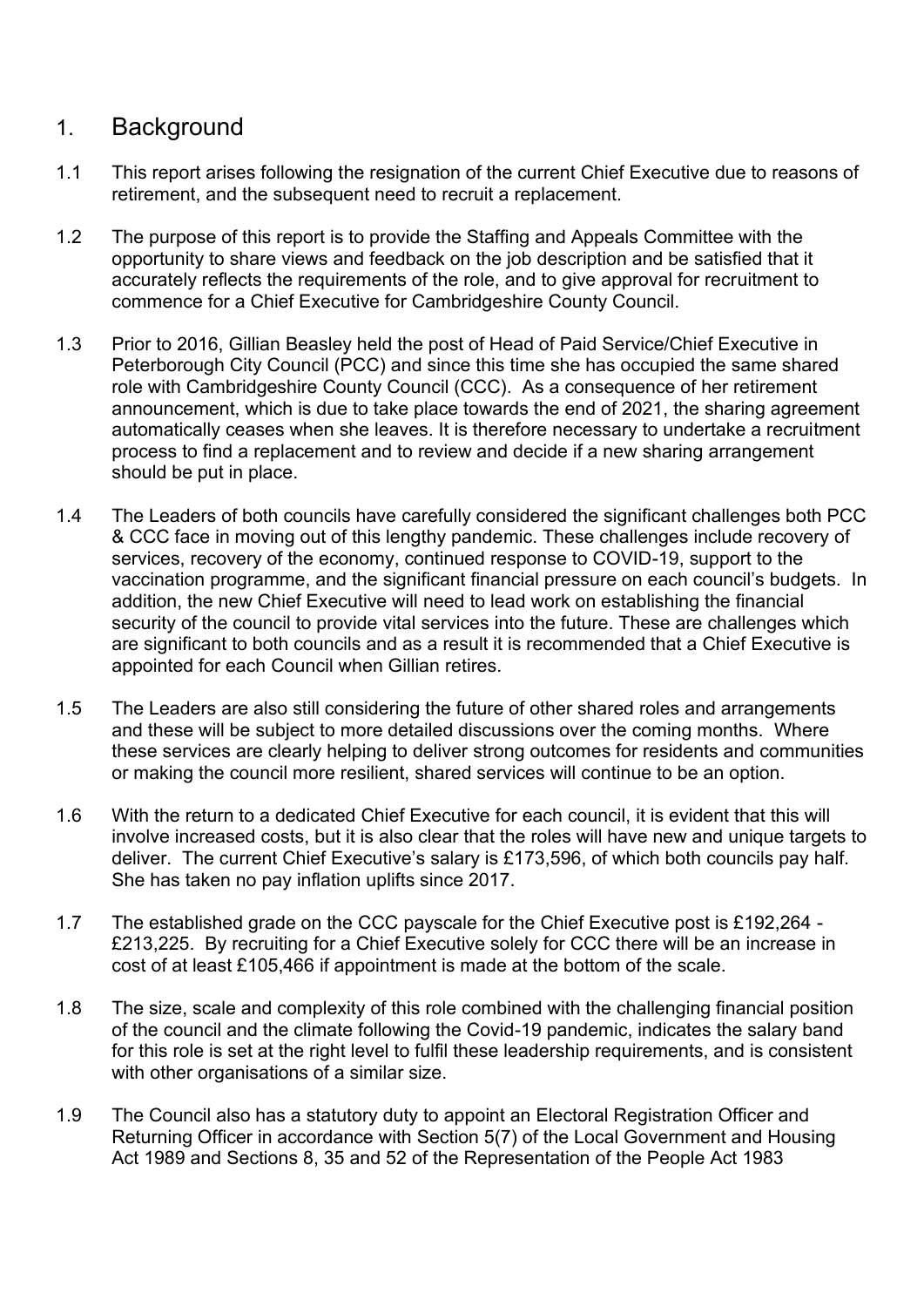respectively. The new Chief Executive would be expected to be appointed to these positions as well.

1.10 The existing Job Description is currently being refreshed to make sure it adequately reflects the present and future challenges that lie ahead, as well as taking account of best practice in this area. An updated version will be circulated ahead of the committee meeting for Members to read in advance.

#### 2. Main Issues

- 2.1 Subject to the Committee's approval, the role will be advertised at the beginning of September with interviews likely to take place in late October. The recommendation of the Staffing and Appeals Panel will then go to a subsequent Full Council meeting for an appointment to be made.
- 2.2 The role will be advertised externally with the help of a search and selection agency who will support the full process.
- 2.3 Under Section 4 of the Local Government and Housing Act 1989 (as amended), the Council has a legal duty to appoint one of its officers as Head of Paid Service. Under the Council's Constitution this role is performed by the Chief Executive. The Local Authorities (Standing Orders) (England) Regulations 2001 and the Council's Constitution provide that full Council must approve the appointment of the Council's Head of Paid Service, Electoral Registration Officer and Returning Officer.
- 2.4 The Council's Officer Employment Rules set out that Full Council will approve the appointment of the Head of Paid Service following the recommendation of such an appointment by the Staffing and Appeals Committee.
- 2.5 The Full Council may only make or approve the appointment of the Chief Executive where no well-founded objection has been made by any member of the Staffing and Appeals **Committee**

#### 3. Source documents

- 3.1 A further Staffing and Appeals Committee will be arranged to undertake the appointment process and make a recommendation to Full Council for ratification of the appointment to Head of Paid Service.
- 3.2 Given the specific and particular need for the two Chief Executives of CCC and PCC to work closely together, not least because of the ongoing sharing of some services, one